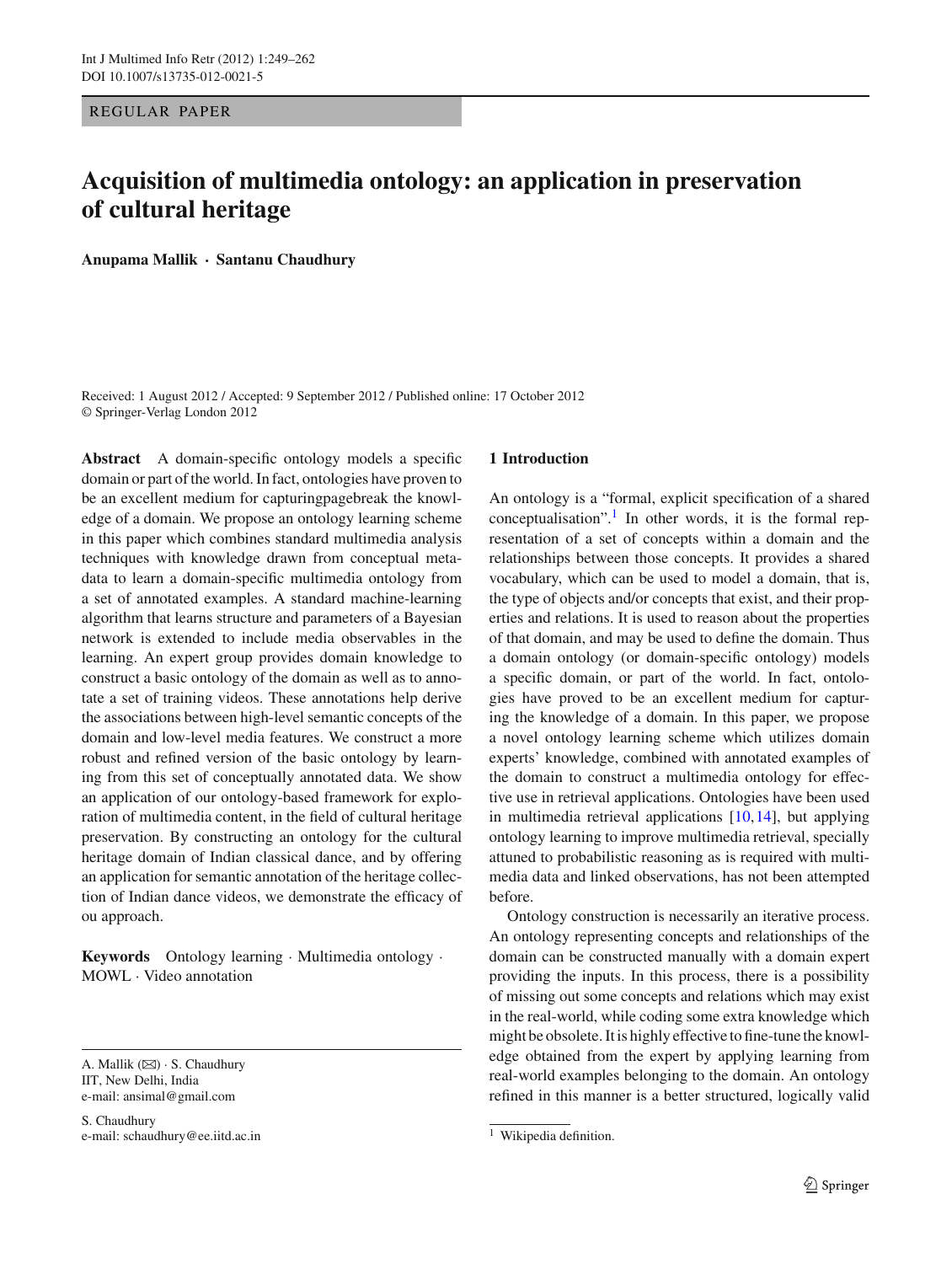model of the domain that it represents. The goal of ontology learning, thus, is to (semi-)automatically generate relevant concepts and relations from a given corpus and expert inputs.

The objective of our work is to devise a framework for learning a domain-specific ontology from multimedia data belonging to the domain, in order to provide a highly effective content-based access to the data contained in the repository. The novelty of our work is the ability to encode the highly specialized knowledge that experts of a scholarly domain have, into an ontological representation of the domain, and refine this knowledge by learning from observables in the multimedia examples of the domain. Combination of domain knowledge with example-driven supervised learning for generation of domain ontology for multimedia retrieval is a unique contribution of this work. Learning the ontology in our scheme employs the use of the Multimedia Web Ontology Language (MOWL) and its unique probabilistic reasoning framework for representing the multimedia ontology. MOWL representation allows a Bayesian network representation of the ontology snippets, and thus allows us to extend a standard Bayesian network learning algorithm for learning the structure and parameters of the multimedia ontology. We have shown the success of our technique by applying our work to a cultural heritage domain of Indian classical dance. We use the ontology-specified knowledge for recognizing concepts relevant to a video to annotate fresh additions to the video database with relevant concepts in the ontology.

## **2 Related work**

Research work in ontology-based multimedia information retrieval (MIR) elaborates on *how* to use ontology for MIR but not on how to relate the ontology to multimedia data. For example, learning has been used in the LSCOM [\[15](#page-13-2)], but only for concept-detection, not for learning of ontology. Ontology learning refers to the automatic discovery and creation of ontological knowledge using machine-learning techniques, with little human intervention. A lot of research in ontology learning is happening but not in the multimedia domain. State-of-art ontology learning approaches have been discussed in [\[24](#page-13-3)]. According to this review, text is the most used medium for learning ontologies. Limited research exists in the area of ontology learning with multimedia content. In [\[25\]](#page-13-4), the authors discuss the challenge of developing domain ontologies, specially for under-developed domains, which have no structural resources in existence. They propose the ROD methodology that can automatically discover concepts and relations from large-scale semi-structured and/or unstructured textual resources. An example of rulebased ontology learning can be found in the OntoLearn system [\[16\]](#page-13-5), which extracts relevant domain terms from a corpus of text, relates them to appropriate concepts in a generalpurpose ontology, and detects taxonomic and other semantic relations among the concepts. Amongst multimedia applications that use ontology learning, [\[11\]](#page-13-6) presents a concept hierarchy of actions and propose a method for describing human activities from video images based on this hierarchy to generate a natural language sequence from a video sequence.

## 2.1 Bayesian learning

Bayesian learning is a common statistical machine-learning approach. Its use in ontology learning is limited by the lack of support in standard ontology languages like OWL for probabilistic reasoning. In [\[5](#page-13-7)], Ding et al. have proposed a probabilistic extension to OWL by using Bayesian networks, but this is limited to textual data. Here, we mention some of the research happening in the field of Bayesian network learning.

Starting from his tutorial on learning Bayesian networks in 1995 [\[9\]](#page-13-8), Heckerman has published several works in this field. His research focuses on structural as well as parameter learning in Bayesian networks. Other algorithms and methods of structure learning in probabilistic networks include so-called *naive* Bayesian network learning, which states that classification is an optimal method of supervised learning in a Bayesian network if the values of the attributes of an example are independent given the class of the example. In [\[23](#page-13-9)], Zheng et al. have considered an extension of naive Bayes, where a subset of the attribute values is considered, assuming independence among the remaining attributes. Niculescu et al. [\[18](#page-13-10)] have used parameter constraints to learn the Bayesian network. Ramachandran et al. [\[19\]](#page-13-11) use the backpropagation approach of the neural network to the Bayesian network learning. In [\[2](#page-13-12)], the authors have focused on the problem of learning probabilistic networks with known structure and hidden variables from data, defining what they call the Adaptive Probabilistic Network (APN) algorithm. They mention that an improvement for parametric learning algorithms like APN could be to allow a domain expert to pre-specify constraints on the conditional distributions. Buntine [\[4\]](#page-13-13) gives a literature review discussing different methods of learning Bayesian networks from data.

Bayesian learning has been used in several applications of information retrieval. Neuman et al. [\[17](#page-13-14)] have described a model of IR based on Bayesian networks in [\[17\]](#page-13-14). In [\[1](#page-13-15)], we see the usage of Bayesian learning for Neural Networks in predicting both the location and next service for a mobile user movement. In [\[21\]](#page-13-16), Town et al. have described how an ontology consisting of a ground truth schema and a set of annotated training sequences can be used to train the structure and parameters of Bayesian networks for event recognition. They have applied these techniques to a visual surveillance problem, and use visual content descriptors to infer highlevel event and scenario properties. These applications work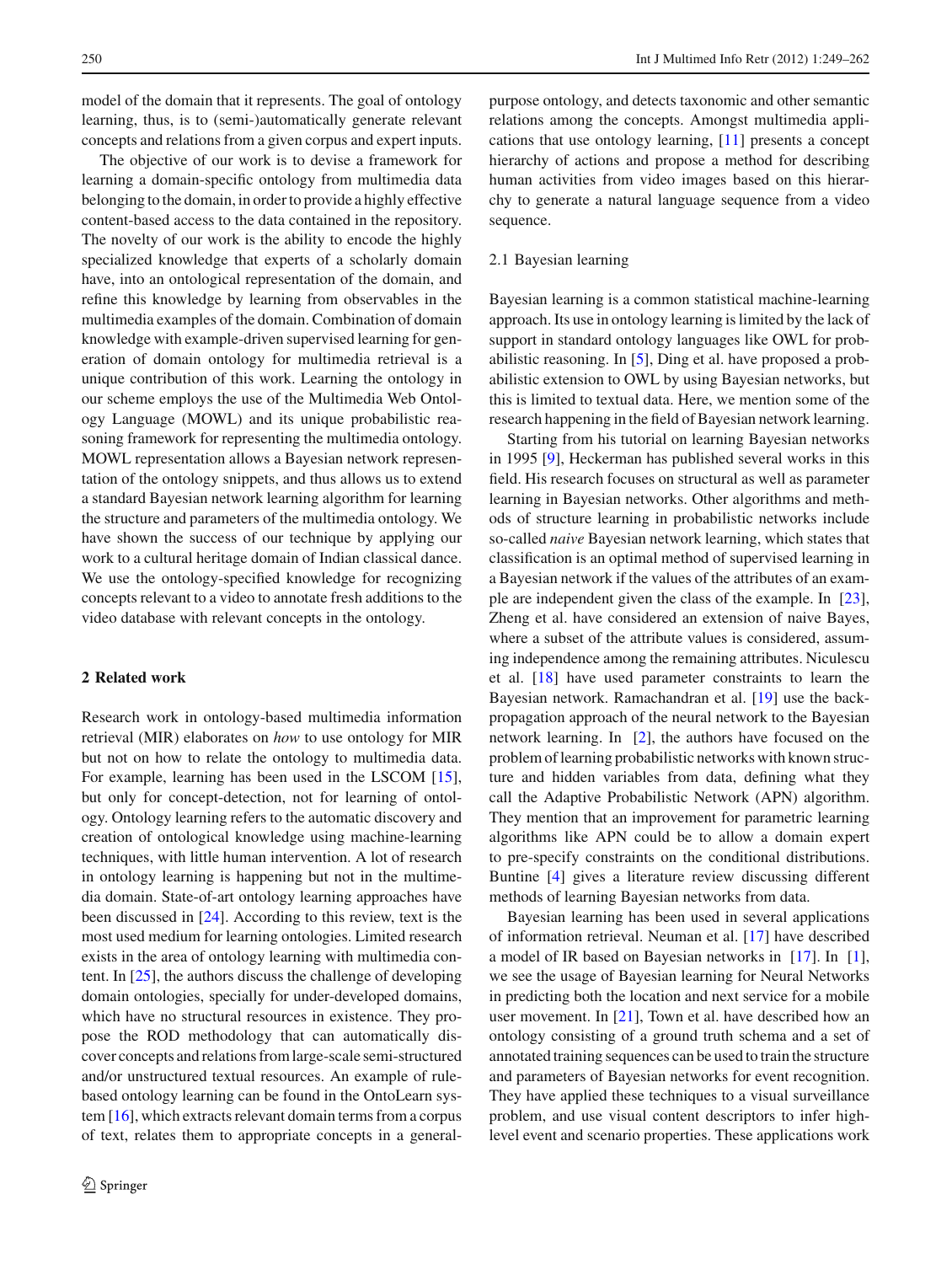

<span id="page-2-1"></span>**Fig. 1 a** Perceptual modelling, **b** multimedia ontology of Indian monuments, **c** observation model of Taj Mahal

in generic, open domains where domain knowledge is not specialized, and there is no learning from meta-data attached to the videos.

Motivated by the developments in Bayesian learning, we have proposed in this paper, a scheme for learning a multimedia ontology encoded as a probabilistic Bayesian network. We detail our scheme for building and learning of a multimedia ontology for an example domain of Indian classical dance (ICD), verifying with experiments how the snippets of ontology learnt through our framework, help in more effective retrieval. The rest of this paper is organized as follows. Section [3](#page-2-0) details the multimedia ontology representation scheme offered by the Multimedia Web Ontology Language. In Sect. [4,](#page-3-0) we give an overview of the ontologybased framework for a multimedia content management system, which uses our ontology learning scheme to build the ontology required for its working. Section [5](#page-4-0) gives the details of our ontology learning scheme explaining how the ontology is learnt from domain experts' knowledge and labelled multimedia data. Section [6](#page-8-0) gives details of an application of our ontology learning framework in learning a multimedia ontology for the heritage domain of Indian classical dance. Section [7](#page-13-17) concludes the paper by summarizing our findings.

#### <span id="page-2-0"></span>**3 Multimedia ontology representation through MOWL**

We have used the Multimedia Web Ontology Language [\[8\]](#page-13-18) for representing the multimedia ontologies used in our experiments. An ontology encoded in a traditional ontology language, e.g. OWL, uses text to express the domain concepts and the properties. Thus, it is quite straightforward to apply such an ontology for semantic text processing. Semantic processing of multimedia data, however, calls for ontology primitives that enable modelling of domain concepts with their observable media properties. This kind of modelling is called **Perceptual Modelling**, an example of which is shown in Fig. [1a](#page-2-1). Such modelling needs to encode the inherent uncertainties associated with media properties of concepts too. Traditional ontology languages do not support these capabilities.

In order to support semantic media processing, we use the ontology representation scheme offered by MOWL, that enables encoding of media properties for the concepts in a closed domain. The basic premise of MOWL is a causal model of the world, where real-world concepts (and events) lead to manifestation of media features in multimedia documents. This causal modelling distinguishes MOWL from OWL and other knowledge representation languages. The causal model can be used for abductive reasoning for concept-recognition in multimedia data, where the observed media features in a multimedia document can be *causally* explained as manifestations of concepts. Syntactically, MOWL is an extension of OWL. However, it supports probabilistic reasoning with *observation models* of the concepts, which can be interpreted as Bayesian networks with CPTs. This is in contrast to crisp Description Logicbased reasoning with traditional ontology languages. MOWL allows encoding of uncertainties which exist in the observation of multimedia data, and in some relations between concepts which are probabilistic. These can be specified as joint probabilities of a concept in relation with several other concepts. This kind of reasoning is useful in concept discovery in documents belonging to multimedia collections.

We have used MOWL to encode our domain ontology. MOWL provides the following functionality for a multimedia ontology representation:

### • **Concepts and media properties**

MOWL distinguishes between two types of entities, namely (a) the *concepts* that represent the real-world objects or events and (b) the *media objects* that represent manifestation of concepts in different media forms. Detection of the media objects leads to conceptrecognition. For example, as shown in Fig. [1b](#page-2-1), while a monument is a real-world concept, the visual image of the monument is a media object which represents its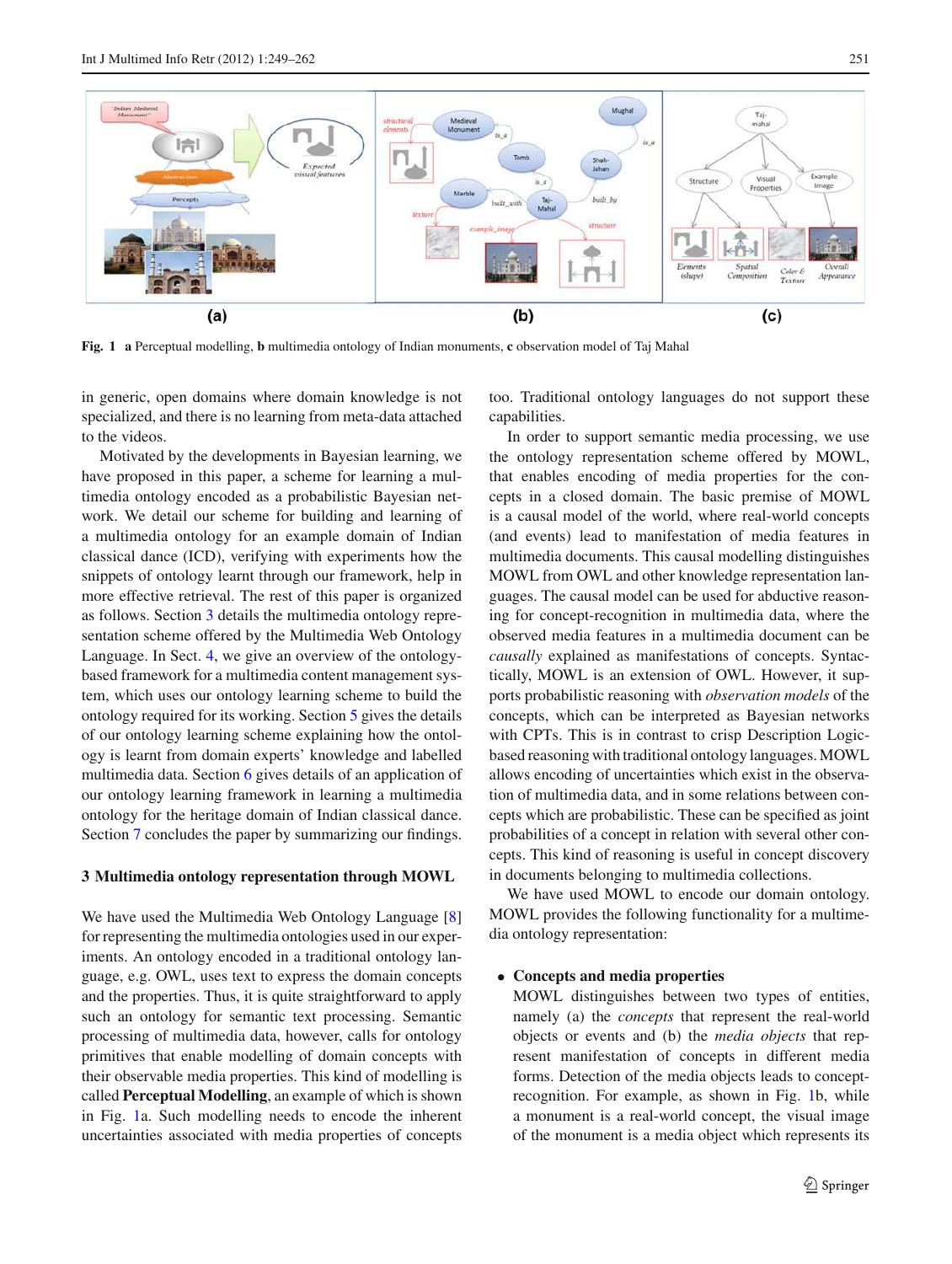media manifestation. As another example, a specific performance of a dance piece can be recognized by a set of gestures, postures and actions, which form a set of media objects representing the possible media manifestations for the dance performance of a particular conceptual category.

# • **MOWL relations**

Relations between the concepts play an important role in concept-recognition. For example, an important cue to the recognition of a medieval monument can be the visual properties of the stone it is built with (as shown in Fig. [1b](#page-2-1)). As another example, a classical dance form is generally accompanied by a specific form of music. Thus, detection of media properties characterizing the music form is an important cue to recognition of the dance form. In order to enable such reasoning, MOWL allows definition of a class of relations that imply "propagation" of media properties.

# • **Specifying spatio-temporal relations**

Complex media *events* can be defined in MOWL with constituent media objects and their spatio-temporal relations with formal semantics which is consistent with and can be executed with an extended MPEG-7 Query Engine proposed in [\[22\]](#page-13-19). For e.g., in a classical dance, a certain dance step is a choreographical sequence of certain dance postures. A multimedia ontology should be able to specify such concepts in terms of spatial/temporal relations between the components. MOWL defines a subclass of media objects called <mowl:ComplexObject> which represents composition of media objects related through spatial or temporal relations. Every complex object is defined by a spatial or temporal relation or *predicate* and two media objects—one the *subject* of the predicate relation and the other the *object* of the predicate. For example, a soccer goal can be represented as a complex object with *subject* "ball", *spatial predicate* "inside" and *object* "goalpost".

## • **Uncertainty specification**

The relations that associate concepts and media objects are causal relations and are generally uncertain in nature. For example, though certain gestures and postures are integral parts of a classical dance performance, they may be omitted or modified in a particular instance of a performance. Thus, these associations are probabilistic in nature. MOWL provides for specification of uncertainty of these associations in a multimedia domain by providing special constructs for defining Conditional Probability Tables (CPTs) and associating them with concepts and media objects.



<span id="page-3-1"></span>**Fig. 2** Framework for ontology-based management of multimedia content

#### • **Reasoning with Bayesian networks**

The knowledge available in a MOWL ontology is used to construct an observation model (OM) for a concept, which is in turn used for concept-recognition. This requires two stages of reasoning:

- 1. *Reasoning for derivation of observation model for a concept.* This requires exploring the neighbourhood of a concept and collating media properties of neighbouring concepts, wherever media property propagation is implied. The resultant observation model of a concept is organized as a Bayesian network (BN).
- 2. *Reasoning for concept-recognition.* Once an observation model for a concept is created, it can be used for concept recognition. We use an abductive reasoning scheme that exploits the causal relations captured in the observation model (Fig. [1c](#page-2-1)).

#### <span id="page-3-0"></span>**4 Ontology-based management of multimedia resources**

Multimedia resources pertaining to a domain can include digital replicas of domain artefacts, events, etc. Depending on the domain, these can be videos or still images of soccer matches, paintings, sculpture or dance performances, as well as the contextual knowledge relating to these resources, which is contributed by domain experts. Our proposed scheme for multimedia resource management is motivated by the need for relating the digital objects with contextual knowledge, to make the former more usable. With these requirements, we have proposed an ontology-based framework for multimedia content management with flexible structure and dynamic updation. In this paper, we focus on our technique of *building* the multimedia ontology, which is the backbone of this framework, with the help of knowledge obtained from domain experts and then learning it from real-world data which is part of the digital resources of the domain. There are four main stages in the framework, namely **knowledge acquisition**, **ontology learning**, **application** and **evaluation**, as shown in Fig. [2.](#page-3-1)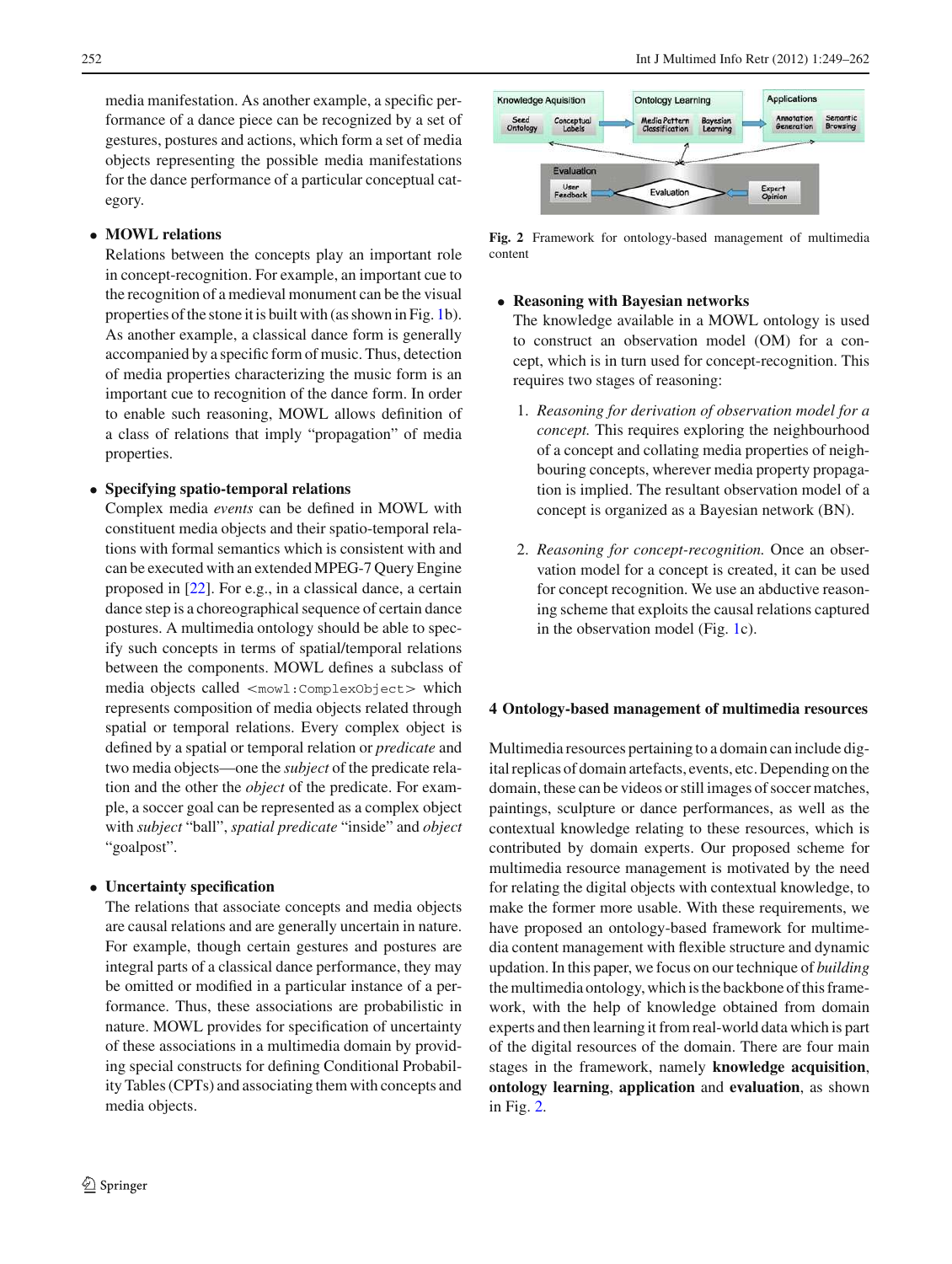<span id="page-4-1"></span>



- 1. **Knowledge acquisition** This stage deals with acquiring the highly specialized knowledge of a domain and encoding it in a domain-specific ontology. It also involves collecting the multimedia data of the domain and building a digital collection. To begin with, a basic *s*eed ontology for the domain is hand-crafted by a group of domain experts. The ontology includes the domain concepts, their properties and their relations. The domain experts also provide *c*onceptual labels to a training set of multimedia data. They annotate the multimedia files and their segments, based on their observations, in such a way that the labels correspond to domain concepts in the ontology.
- 2. **Ontology learning** At this stage, the basic ontology, enriched with multimedia data, is further refined and fine-tuned by applying machine-learning from the training set of labelled data. We use MOWL to represent the ontological concepts and the uncertainties inherent in their media-specific relations. The multimedia ontology thus created, encodes the experts' perspective and needs adjustments to attune it to the real-world data. Conceptual annotations help build the case data used for applying a machine-learning technique called the Full Bayesian network (FBN) learning to refine the ontology. An important part of the ontology learning stage is the development of **media pattern classifiers** which can detect media patterns corresponding to lowest-level media nodes in the ontology based on the presence of content-based media features. MOWL supports probabilistic reasoning with Bayesian networks in contrast to crisp Description Logicbased reasoning with traditional ontology languages. We compute the joint probability distributions of the concept and the media nodes and apply the FBN technique to create the probabilistic associations. The technique is applied periodically as newly labelled multimedia data instances are added to the collection and the ontology is updated. This semi-automated maintenance of ontology alleviates significant efforts on the part of knowledge engineers.
- 3. **Application** The multimedia ontology is used for *a*nnotation generation for new instances of digital artefacts. A set of media feature classifiers are used to detect the media patterns corresponding to the media nodes in the ontology. The MOWL ontology can then be used to recognize the abstract domain concepts using a probabilistic reasoning framework. The concepts so recognized are used to annotate the multimedia artefacts. The goal behind building such a framework is to give a novel multimedia experience to the user seeking to retrieve resources belonging to a digital collection. The conceptual annotations are used to create semantic hyper-links in the digital collection, which along with the multimedia ontology, provide an effective *s*emantic browsing interface to the user.
- 4. **Evaluation** As the multimedia ontology is created and maintained along with the building of the digital collection, each process in our framework is constantly evaluated for integrity and scalability. Users and domain experts are part of the process of updating the knowledge base as new learning takes place and changes happen in the real world.

# <span id="page-4-0"></span>**5 Ontology learning from multimedia data**

Ontology learning not only improves the efficiency of ontology development process, but also enables discovery of new knowledge by tapping into data repositories. The data available with multimedia collections are of two kinds: *T*extual meta-data which gives additional knowledge about the content, and *C*ontent-based features extracted from the multimedia data. There are different approaches to multimedia data handling using either or both these kinds of data. Success in multimedia analysis and retrieval applications has been seen to occur in those methodologies which effectively combine these to complement each other. In this section, we describe how we are able to use both kinds of data to refine the basic multimedia ontology constructed at the previous stage.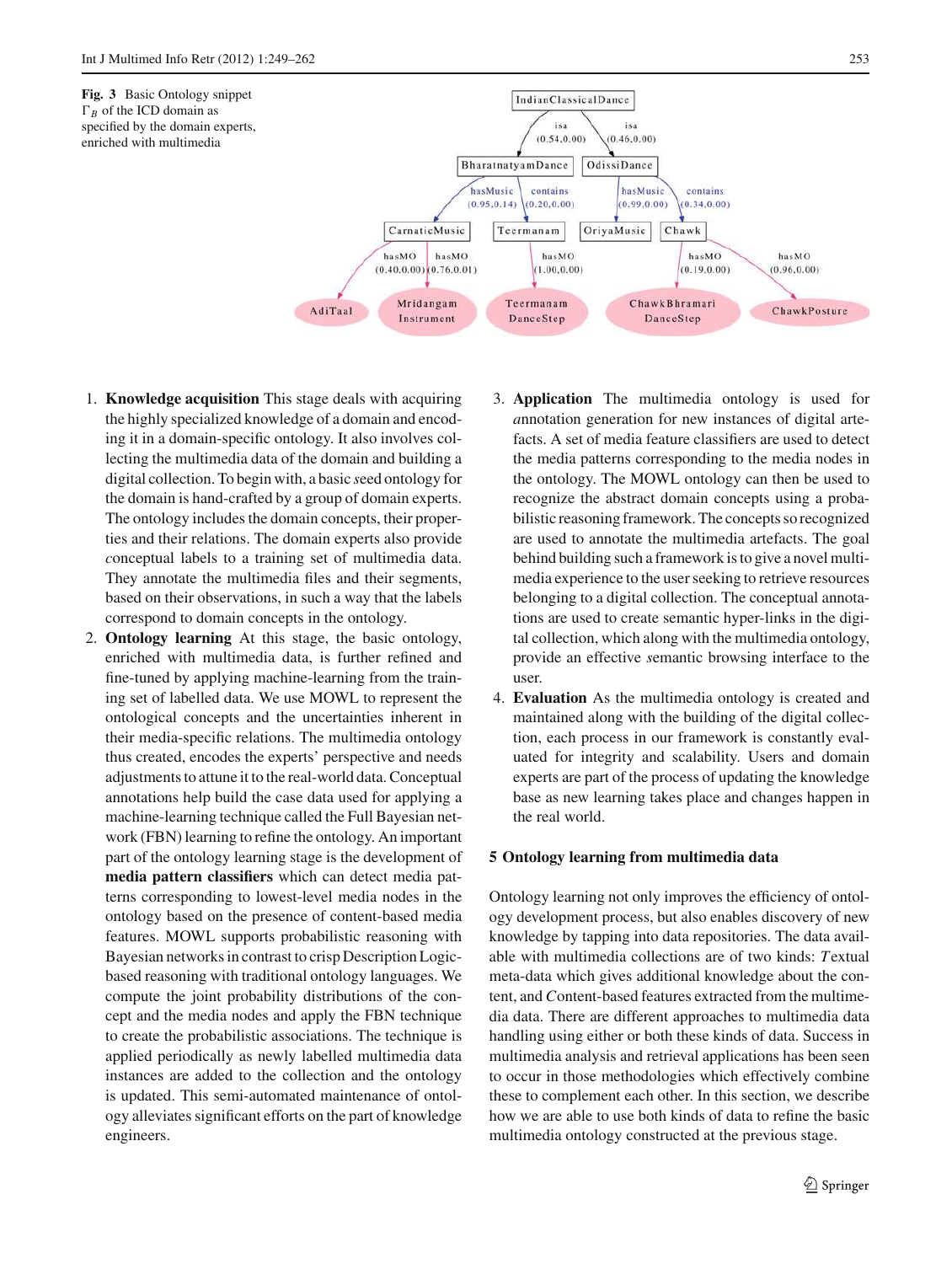There are two inputs to the Ontology Learning process a basic ontology of the domain which is constructed with the help of knowledge provided by the domain experts, and conceptual annotations by domain experts, based on observable parameters in the media files. We illustrate the ontology learning by taking a simple example snippet from the basic ICD ontology  $\Gamma_B$  shown in Fig. [3.](#page-4-1) This seed ontology for the ICD domain is initially constructed by encoding specialized knowledge gathered from the domain experts. Next step involves annotating the training data and correlating media features. This snippet, enriched with media features (pink elliptical nodes), shows BharatnatayamDance and OdissiDance as two styles of IndianClassicalDance. BharatnatyamDance is related to the music form CarnaticMusic and a concept Teermanam which is a dance step typically contained in BharatnatyamDance performances. Media manifestations of CarnaticMusic include a musical beat called AdiTaal and an instrument MridangamInstrument which is regularly played as part of a Carnatic music performance. The concepts related to OdissiDance are the music accompanying its performances which is OriyaMusic, and the concept Chawk which has media manifestations in the form of a posture ChawkPosture and a dance step ChawkBhramariDanceStep. MOWL encoding of the ontology is done to associate the expected media patterns with concepts as well as to associate probability values to the CPTs. Some of the probability values come from the domain experts' perspective, while the others are obtained from the training set of videos. The pair of values at each link in the ontology denote the conditional probabilities  $P(M | C)$  and  $P(M \mid \neg C)$ , where *C* is a concept and *M* represents an associated concept or media pattern.

Uncertainty specification is supported in MOWL, and Bayesian network reasoning is possible with observation models derived out of a MOWL ontology. With this fact in mind, we explain the learning of our MOWL ontology in terms of Bayesian network learning. We apply a standard BN learning algorithm and extend it to learn uncertainty between concepts and their media properties. The basic structure of the BN for a concept, which is the start point of the learning, comes from its OM drawn from the basic domain ontology in MOWL. The BN is learnt using the training set of annotated videos which provide the case data for learning. The learnt BN may have some new links between the nodes while some older links may be deleted if the causal dependency between the two nodes is below a threshold. Once the BNs are learnt, the learning is then applied to update the structure and uncertainties encoded in the basic MOWL ontology. The efficacy of learning is tested by building applications of annotating, searching and browsing based on the learnt ontology and testing for expected improvement in results.

#### <span id="page-5-0"></span>5.1 Bayesian network learning

A Bayesian network is characterized by its topology and the conditional probability tables (CPTs) associated with its nodes. The goal of learning a BN is to determine both the structure of the network (structure learning) and the set of CPTs (parameter learning). An OM in our scheme, modelled as a Bayesian network, is in effect, a specification for the concept in terms of searchable media patterns. The joint probability distribution tables that signify causal strength (significance) of the different media properties towards recognizing the concept are computed from the probabilistic associations specified in the ontology. Thus, we have already got a basic structure of the BN with CPTs reflecting the domain experts' knowledge of the domain. Our aim is to use the learning algorithm—to refine this structure, which includes (1) discovering new links or relationships between concepts, and (2) removing some obsolete links, i.e. getting rid of some properties or relationships which do not exist in data; and—to learn the parameters of the Bayesian network. The algorithm must take into account the media observables or features that are associated with the concept nodes.

For our learning scheme, we have selected a standard Bayesian learning technique called the Full Bayesian Network learning [\[20](#page-13-20)]. We have extended this algorithm to learn structure and parameters of the Bayesian networks which correspond to the OMs for concepts in our multimedia ontology. The data for learning come from the training set of videos using the media-based features of the examples which help assign values to the variables in the network.

BN structure learning often has high computational complexity, since the number of possible structures is extremely huge. FBN overcomes the bottleneck of structure learning by not using the structure to represent variable independence. Instead, all variables are assumed dependent and a full BN is used as the structure of the target BN. FBN learning uses decision trees as the representation of CPTs [\[6\]](#page-13-21) to obtain a more compact representation. The decision trees in CPTs are called CPT-trees. In learning an FBN classifier, learning the CPT-trees captures essentially both variable independence and context-specific independence (CSI).

For each OM extracted from the base ontology  $\Gamma_B$ , a set of subnets, each of which is a naive Bayesian network and has a height  $= 1$ , is obtained. The CPTs are copied into each subnet from the OM. FBN learning from case data takes place in each subnet, updating the structure and the parameters of the BN. The learnt subnets then update the OM and the learnt OMs are used to update the ontology. Figure [4a](#page-6-0) shows a subnet which is a naive Bayesian network, constructed from a snippet of the MOWL ontology, showing a concept node *C*, related to some other concepts *X<sup>i</sup>* by MOWL relations.  $X_i$  are further connected to some media nodes shown as leaf nodes *Fi*s in the snippet. These denote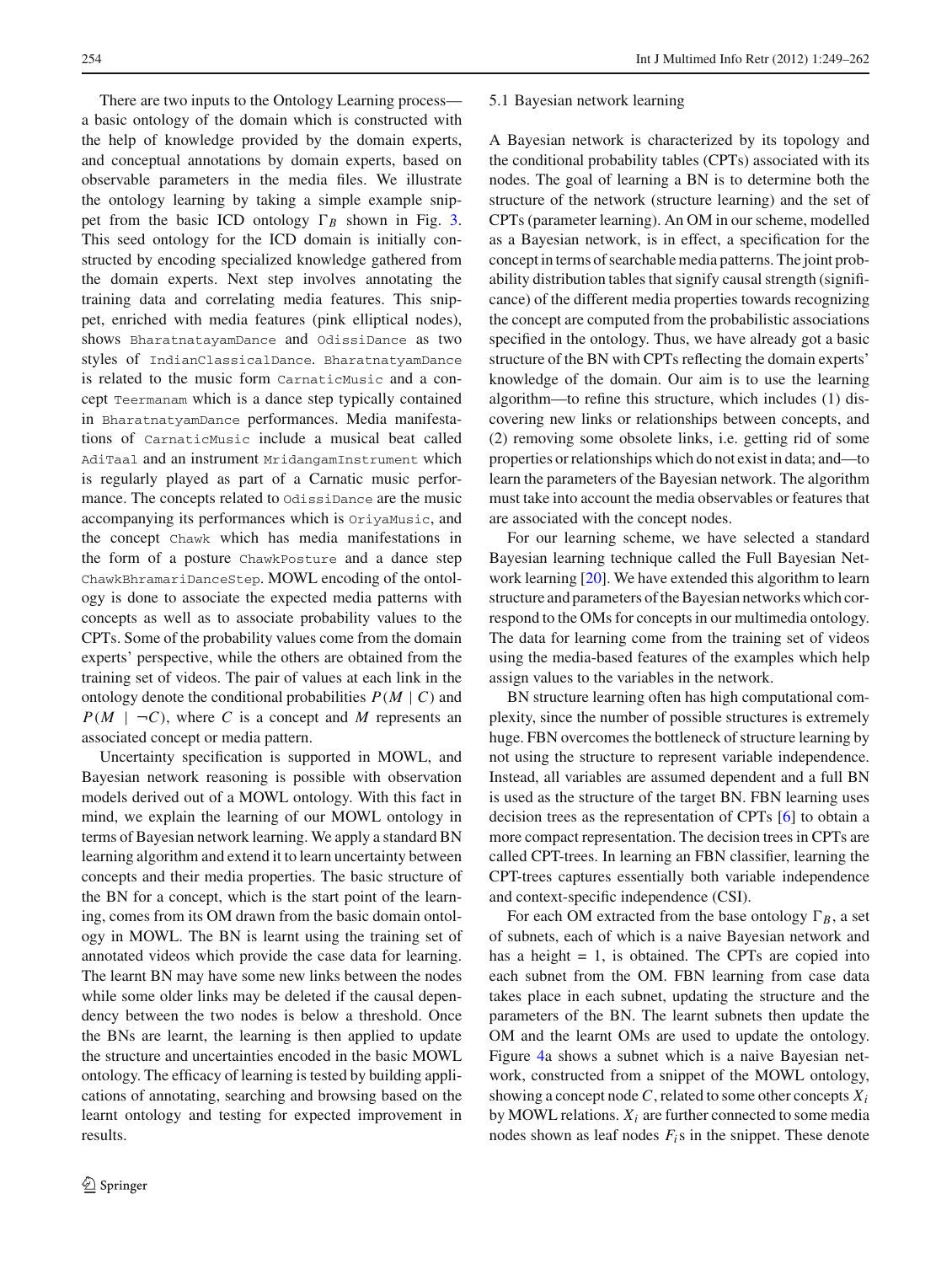

**Fig. 4** Full Bayesian network with observable media features

<span id="page-6-0"></span>

<span id="page-6-1"></span>**Fig. 5** Observation Model of concept BharatnatyamDance from ICD ontology  $\Gamma_B$ , split into its subnets for FBN learning

the media observable features associated with the concept. For example, the OM for concept node BharatnatyamDance (Fig. [5\)](#page-6-1), has Carnatic Music as a related concept, which is further associated with the observation of the media patterns AdiTaal and MridangamInstrument. In this figure, we show how the OM for BharatnataymDance is split into naive Bayesian subnets. FBN structure learning in Sect. [5.2](#page-6-2) explains the learning of each subnet, in terms of learning an FBN classifier, for a concept *C* and attributes  $X_i$ , with CPT learning. In Sect. [5.4,](#page-7-0) we have extended the FBN learning algorithm to that part of the BN, where observation of media features is associated with high-level concepts.

### <span id="page-6-2"></span>5.2 FBN structure learning

Given a training data set S, we partition S into  $|C|$  subsets, each *S<sup>c</sup>* of which corresponds to the concept value c, and

then construct an FBN for *Sc*. Learning the structure of a full BN actually means learning an order of variables and then adding arcs from a variable to all the variables ranked after it. The order of the variables is learnt based on total influence of each variable on other variables. The influence (dependency) between two variables can be measured by mutual information defined as follows:

<span id="page-6-3"></span>
$$
M(X, Y) = \sum_{xy} P(X, Y) \log P(X, Y) \tag{1}
$$

where *x* and *y* are the values of variables *X* and *Y*, respectively. Since we compute the mutual information in each subset *S<sup>c</sup>* of the training set,  $M(X, Y)$  is actually the conditional mutual information  $M(X, Y|c)$ . This ensures a high probability of learning true dependencies between variables. In practice, it is possible that the dependency between two variables, measured by Eq. [1,](#page-6-3) is caused by noise. Thus, a threshold value is required to judge if the dependency between two variables is reliable. One typical approach to defining the threshold is based on the Minimum Description Length (MDL) principle. Friedman and Yakhini [\[7\]](#page-13-22) show that the average cross entropy error is asymptotically proportional to *logN*/2*N* where N is the size of the training data. Their strategy is adopted to define the threshold to filter out unreliable dependencies as follows:

$$
\varphi(X, Y) = \log 2N / 2N * T_{ij}
$$
\n<sup>(2)</sup>

where  $T_{ij} = |X_i| \times |X_j|$ ,  $|X_i|$  is the number of possible values of  $X_i$ , and  $|X_j|$  is the number of possible values of  $X_j$ . In structure learning algorithm the dependency between  $X_i$ and  $X_j$  is taken into account only if  $M(X_i; X_j) > \varphi(X_i, X_j)$ . The total influence of a variable  $X_i$  on all other variables denoted by  $W(X_i)$  defined as follows:

<span id="page-6-4"></span>
$$
W(X_i) = \sum_{j(j \neq i)}^{M(X_i; X_j) > Q(X_i, X_j)} M(X_i; X_j)
$$
 (3)

Equation [3](#page-6-4) for concepts in BharatnatyamDance subnet in Fig. [6,](#page-7-1) computes *W*(BharatnatyamDance) > *W* (CarnaticMusic) > *W*(Teermanam). Accordingly, an ordering is imposed on the nodes in the subnet, to generate a new structure. Once CPTs are learnt, as detailed in the next section, the parameters determine whether all the links are retained, or some are deleted. Figures [5,](#page-6-1) [6](#page-7-1) and [7](#page-7-2) show the splitting of the OM for concept BharatnatyamDance, its FBN learning and updation afterwards.

### 5.3 Learning CPT-trees

After the structure of an FBN is determined, a CPT tree should be learned for each variable  $X_i$ . As per FBN learning, we have used the Fast decision tree learning algorithm for learning CPTs. Before the tree growing process, all the variables  $X_j$  in  $\pi(X_i)$  (parent set of  $X_j$ ) are sorted in terms of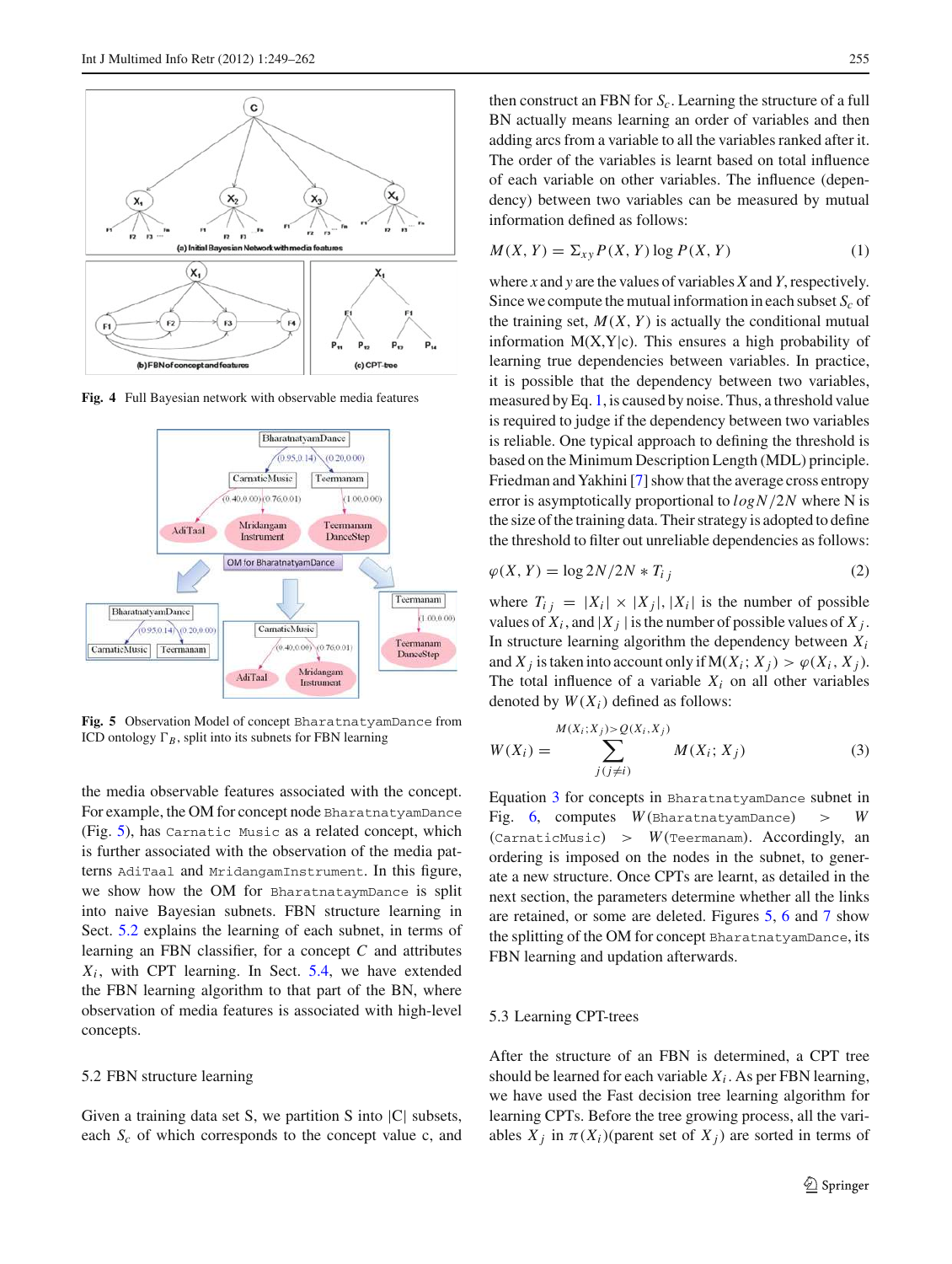

<span id="page-7-1"></span>**Fig. 6** Subnets of BharatnatyamDance OM updated with FBN learning.

mutual information  $M(X_i, X_j)$  on the whole training data, which determines a fixed order of variables. In the tree growing process, the variable  $X_i$  with the highest mutual information is removed from  $\pi(X_i)$ , and the local mutual information  $M^S(X_i, X_j)$  on the current training data S, is computed. If it is greater than the local threshold  $\varphi^{S}(X_i, X_j)$ ,  $X_j$  is used as the root, and the current training data S is partitioned according to the values of  $X_j$  and this process is repeated for each branch (subset). The key point here is that, for each variable, the local mutual information and local threshold is computed only once. Whether failed or not, it is removed from  $X_i$  and is never considered again. The fast CPT-tree learning algorithm can also be found in [\[20](#page-13-20)].

# <span id="page-7-0"></span>5.4 Learning associations of observables with concepts

We have extended the FBN learning algorithm to learn associations of concepts with observables features. Figure [4b](#page-6-0) shows a concept node X1 with associated media properties F1–F4 as its children. An FBN is constructed for each value *x<sup>i</sup>* of *X*1 denoting an ordering amongst media features. CPTtrees denoting uncertainties between a concept and its media properties are learnt using the same algorithm as for learning uncertainties between concepts. The basis of the FBN algorithm is the mutual information which denotes the influence (dependency) between two attributes, i.e. two media features here. This is computed by equation [4.](#page-7-3)

<span id="page-7-3"></span>
$$
M(F_i, F_j) = \sum_{f_i, f_j} P(f_i, f_j) \log P(f_i, f_j)
$$
\n
$$
(4)
$$

where  $f_i$  and  $f_j$  are values for  $F_i$  and  $F_j$ , respectively.  $M(F_i, F_j)$  is actually the conditional mutual information  $M(F_i, F_j)|x_i$ , i.e. dependency between the two features, given a value  $x_i$  of the concept  $X_1$ . To compute  $P(f_i, f_j)$ , we need to map the features extracted to a fixed set of symbolic



<span id="page-7-2"></span>Fig. 7 Observation Model of concept BharatnatyamDance updated after FBN learning

features values in the features space. To recognize symbolic feature states in each feature space, we apply the following clustering scheme.

We pick a set of *N* randomly selected videos from our video database for clustering. Every video is randomly subsampled to get *S* samples. These samples could be single frames or a group of frames (GoFs), each consisting of a group of *c* continuous frames—the value of *c* depends on video size. Different low-level media features as required by the media classifiers are extracted for each GoF. These feature values are then clustered using *K-Means clustering* to form *K* clusters in each feature space. Therefore, for each feature space  $N \times S$  feature values are found that are clustered to get *K* clusters. The *K* cluster center values represent *K* symbolic feature states or media feature 'terms' which are available in the data set. Each other video in the collection is similarly preprocessed and sub-sampled to extract media features for *S* GoFs in the video. By performing feature-specific similarity computations of feature values with feature 'terms', we can recognize the occurrence of these 'terms' in a video. This media-feature extraction, clustering and modelling scheme is explained in detail in [\[13](#page-13-23)]. Thus computation of probability  $P(f_i, f_j)$  is mapped to computation of  $P(c_k, d_l)$  where  $c_k$ and  $d_l$  denote cluster center values which  $f_i$  and  $f_j$  map to, in their respective feature spaces.

After computing mutual information between features, the FBN algorithms for structure and parameter learning can be applied, to learn the association of the concept with each feature as well as dependencies between features. The CarnaticMusic subnet in Fig. [6,](#page-7-1) illustrates the association of the concept CarnaticMusic with its media manifestations AdiTaal and MridangamInstrument, along with the new ordering amongst the media nodes, learnt through the FBN technique.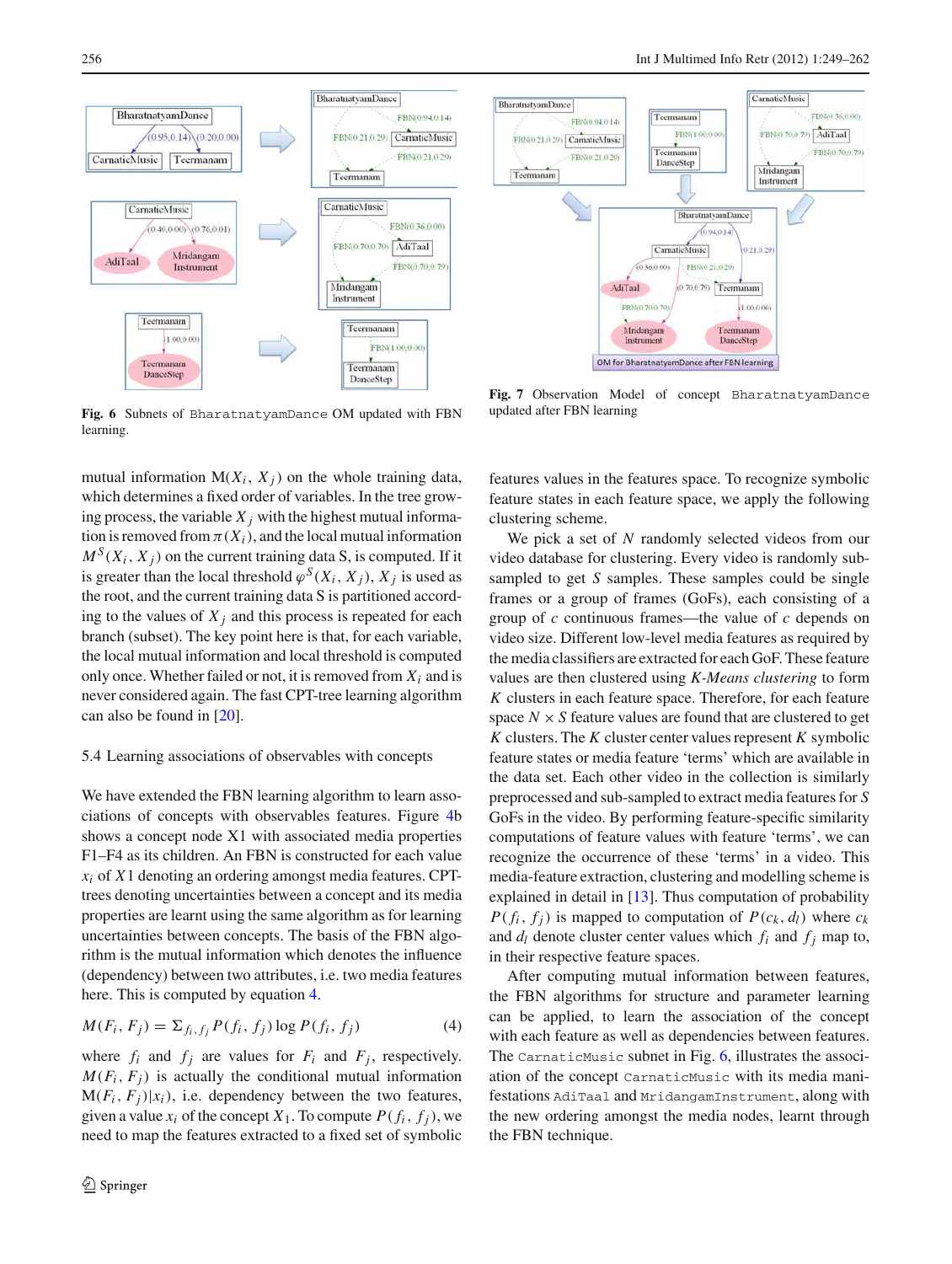#### <span id="page-8-0"></span>**6 Application of ontology learning in a heritage domain**

In this section, we illustrate the application of our ontology learning scheme in building the ontology of the ICD domain detailing each step in the construction process. We show how the ontology is constructed from domain knowledge, then fine-tuned with the help of FBN learning using labelled ICD videos. We then validate the performance of our ontology learning scheme with experiments that measure the similarity in structure between the FBN learnt ontology and an *expected* ontology as provided by the experts. Another set of experiments which validate the parametric learning have been done to *recognize* the various abstract domain concepts with the help of the learnt ontology.

# 6.1 'NrityaKosha' compilation

The ICD heritage collection called 'NrityaKosha' was compiled by gathering dance videos from different sources. These include a highly specialized collection called 'Symphony Celestial Gold Edition' purchased from Invis Multimedia,<sup>[2](#page-8-1)</sup> which contains videos of classical dance performances by eminent Indian artists. Another set of high-quality dance performance videos was obtained from the Doordarshan Archives of India.[3](#page-8-2) Many dance DVDs were donated for research purposes by reputed artists of ICD [\[12](#page-13-24)]. The videos contain dance and music performances, training and tutorials on different dance forms, as well as many interviews and talks on ICD. We started work with a data set of approximately 20 h of dance videos. These consist of dance performances of mainly two Indian classical dance forms—Bharatnatyam and Odissi. The ICD ontology was constructed by encoding specialized knowledge gathered from the domain experts, as well as from dance manuals like *Natya Shastra* and *Abhinaya Darpan*.

The ICD dance videos, talks and interviews provided us with additional domain knowledge to formulate this basic ontology. The ontology is written in MOWL. The experts gave their observations on a set of about 30 % ICD videos, specifying dance forms, music forms, dance postures, dance steps, hand-gestures, name of a dancer, musicians, etc., that were part of a dance performance. Other meta-data about the video snippets was collected from the DVD covers, background commentary, scrolling text (ticker) and web. A video annotation tool, which allows conceptual annotation of different parts of a video at multiple levels of granularity, was used for this purpose. It creates video annotation files in an XML format, in tune with MPEG-7-based description scheme. These were then used as a training set to finetune the ICD ontology by applying FBN learning. Our ICD ontology contains around 500 concepts related to Indian dance and music in the ontology, out of which about 260 have media-observable patterns (features/examples) associated with them. Based on the expert observations, video frames showing dance postures, short video clips containing dance actions, wav files for music forms, etc., were extracted from the training set of videos. These multimedia files were attached as multimedia examples to the relevant domain concepts in the ICD ontology, and were also used as training data to train media detectors.

The ontology learning which happens in our framework has two aspects:

- learning the structure of the ontology, which involves addition and deletion of links in the ontology, thus changing the causal dependencies between concepts, and between concepts and media nodes.
- learning the parameters which are the conditional probabilities of the causal relations in the ontology.

In this section, we illustrate the validation of learning the *structure* and the *parameters* of a multimedia ontology, using ICD ontology as an example. The *parameters* are simultaneously learnt in the FBN algorithm, and are verified with demonstration of concept-recognition and semantic annotation generated as its consequence.

#### 6.2 Learning the structure of ICD ontology

To conduct the experiments for validating the learning of ontology, we need an *expected* version of the ontology as a benchmark, with which we can compare the learnt ontology and verify that the structure learnt is valid given a bounded error margin. The starting point in the ontology learning process, is the basic ontology  $\Gamma_B$ , constructed from domain knowledge obtained from dance gurus (teachers and masters), and enriched with multimedia data from the labelled examples. This ontology represents the domain experts' perspective and encodes the complexities of the background knowledge of the heritage ICD domain.

We obtained an expected version of the ontology  $\Gamma_F$ shown in Fig. [8](#page-9-0) from a different set of domain experts—the Indian classical dancers who have contributed their dance videos to the ICD heritage collection. Their version of the ontology differs in structure with  $\Gamma_B$ , as the domain concepts and their relationships, as interpreted by the dancers are more in tune with the current context in which the dance performances take place. Indian classical dance domain being a heritage domain, the dancers do not have the liberty of adapting the rules and grammar of the domain beyond a certain permitted boundary, but they do understand the practical dependencies and corelations between dance, music, pos-

<sup>2</sup> <http://www.invismultimedia.com.>

<span id="page-8-2"></span><span id="page-8-1"></span><sup>3</sup> <http://www.ddindia.gov.in/About%20DD/Programme%20Archives.>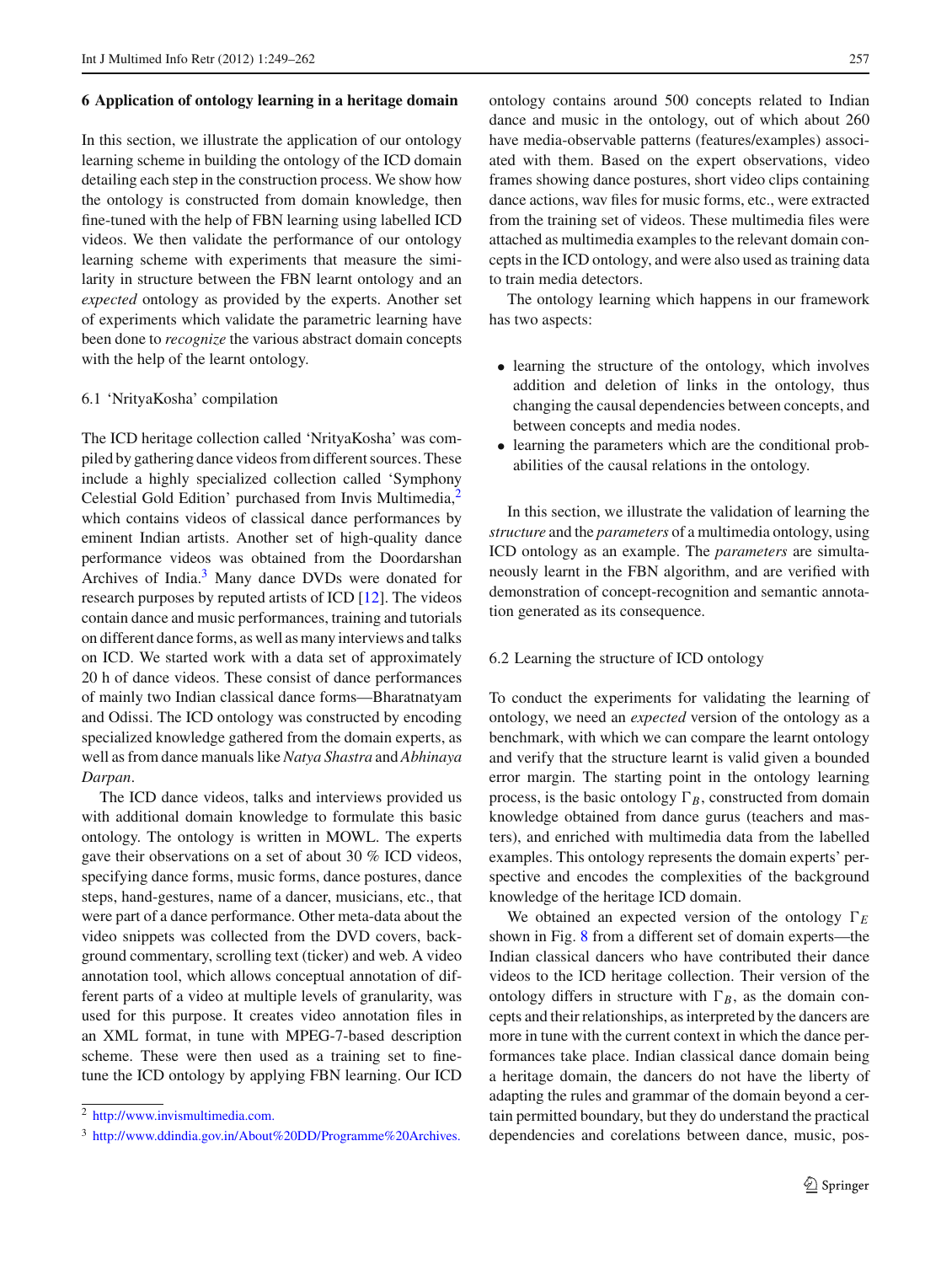

<span id="page-9-0"></span>**Fig. 8** Expected ontology snippet  $\Gamma_E$  of the ICD domain as specified by the Indian classical dancers

tures, themes and roles in the existing scenario *better* than the theoretical knowledge that the dance gurus might posses.

We perform the FBN learning on observation models obtained from  $\Gamma_B$ , then apply that learning to  $\Gamma_B$  to obtain the learnt ICD ontology  $\Gamma_L$ . A *graph matching* performance measure is applied to measure the similarity between the two versions of the ontology:  $\Gamma_L$  and  $\Gamma_F$ .

## *6.2.1 Performance measure*

A MOWL ontology is a directed, labeled graph, and so are the two versions of the ontology— $\Gamma_L$  and  $\Gamma_E$ , which need to be measured for similarity. There are several standard similarity measures defined to compute similarity between directed, labeled graphs, which are graphs with a finite number of nodes, or vertices, and a finite number of directed edges. We have chosen *graph edit distance* and *maximum common subgraph* reviewed in [\[3](#page-13-25)]. A maximum common sub-graph of two graphs, *g* and *g* ′ , is a graph *g* ′′ that is a sub-graph of both *g* and  $g'$  and with the maximum number of nodes, from among all possible sub-graphs of  $g$  and  $g'$ . The maximum common sub-graph of two graphs need not be unique. The larger the number of nodes in the *maximum common sub-graph* of two graphs, the greater is their similarity.

The other performance measure *graph edit distance* provides more error-tolerant graph matching. A graph edit operation is typically a deletion, insertion, or substitution (i.e. label change), and can be applied to nodes as well as to edges. The edit distance of two graphs,  $g$  and  $g'$ , is defined as the "shortest sequence of edit operations" that transform *g* into *g* ′ . Obviously, the shorter this sequence is, more similar are the two graphs. Thus, edit distance is suitable to measure the similarity of graphs. According to [\[3](#page-13-25)], the *maximum common sub-graph g*′′ of two graphs *g* and *g* ′ and their *edit distance* are related to each other through the simpleequation

$$
d(g, g') = |g| + |g'| - 2|g''|
$$
\n(5)

where  $|g|, |g'|$  and  $|g''|$  denote the number of nodes of *g*, *g*<sup>'</sup> and  $g''$ , respectively.

### *6.2.2 Logic and implementation*

The process of applying ontology learning in terms of obtaining the OMs from ontology, learning the OMs and then updating the ontology with the changed structure and parameters is detailed in algorithm 1 The two inputs to this algorithm are the basic ontology  $\Gamma_B$  and case data obtained from the labelled set of files from the multimedia collection, in our case the labelled videos from the ICD collection. As mentioned in Sect. [5.1,](#page-5-0) a set of naive Bayesian subnets, each of height = 1, is obtained for each OM extracted from  $\Gamma_B$ . The CPTs are copied into each subnet from  $\Gamma_B$ . FBN learning from case data takes place in each subnet, updating the structure and the parameters of the BN. The learnt subnets then update the OM and the learnt OMs are used to update the ontology. The output of the algorithm is the learnt ontology  $\Gamma_L$ .

| Algorithm 1 Applying FBN learning to learn an ontology.                                         |  |  |  |  |  |  |  |
|-------------------------------------------------------------------------------------------------|--|--|--|--|--|--|--|
| <b>Require:</b> a) Basic Ontology $\Gamma_B$                                                    |  |  |  |  |  |  |  |
| b) Case Data obtained from the training Set of Multimedia Documents                             |  |  |  |  |  |  |  |
| <b>Ensure:</b> Learnt Ontology $\Gamma_L$                                                       |  |  |  |  |  |  |  |
| 1: procedure MAIN                                                                               |  |  |  |  |  |  |  |
| Compute $\mathcal{O} = \{ \Omega : \Omega \text{ is an OM for a concept in } \Gamma_B \}$<br>2: |  |  |  |  |  |  |  |
| for $i = 1$ to $ O $ do<br>3:                                                                   |  |  |  |  |  |  |  |
| Compute $S = \{ s : s \text{ is a subnet of height } = 1 \text{ in } \Omega_i \}$<br>4:         |  |  |  |  |  |  |  |
| for $j = 1$ to $ S $ do<br>5:                                                                   |  |  |  |  |  |  |  |
| 6:<br>Apply FBN learning with case data to learn $s_i$                                          |  |  |  |  |  |  |  |
| 7:<br>Update $\Omega_i$ with $s_i$                                                              |  |  |  |  |  |  |  |
| end for<br>8:                                                                                   |  |  |  |  |  |  |  |
| end for<br>9:                                                                                   |  |  |  |  |  |  |  |
| $\Gamma_L=\Gamma_B$<br>10:                                                                      |  |  |  |  |  |  |  |
| for $i = 1$ to $ O $ do<br>11:                                                                  |  |  |  |  |  |  |  |
| Update $\Gamma_L$ with $\Omega_i$<br>12:                                                        |  |  |  |  |  |  |  |
| end for<br>13:                                                                                  |  |  |  |  |  |  |  |
| Return $\Gamma_L$<br>14:                                                                        |  |  |  |  |  |  |  |
| 15: end procedure                                                                               |  |  |  |  |  |  |  |

The implementation of the Bayesian network learning applied here, was done with the Netica Java API (NeticaJ).[4](#page-9-1) Figure [8](#page-9-0) shows the *expected* version of ICD ontology. The main difference with the specifications in  $\Gamma_B$  are as follows:

- Chawk Bhramari dance step contains the Chawk posture.
- Adi taal musical beat has Mridangam instrument as its media observable, as the latter is often used in Bharatnatyam dance performances to play the former. Some of the probabilities specified in the two ontologies are also

<span id="page-9-1"></span><sup>4</sup> <http://www.norsys.com/netica-j.html.>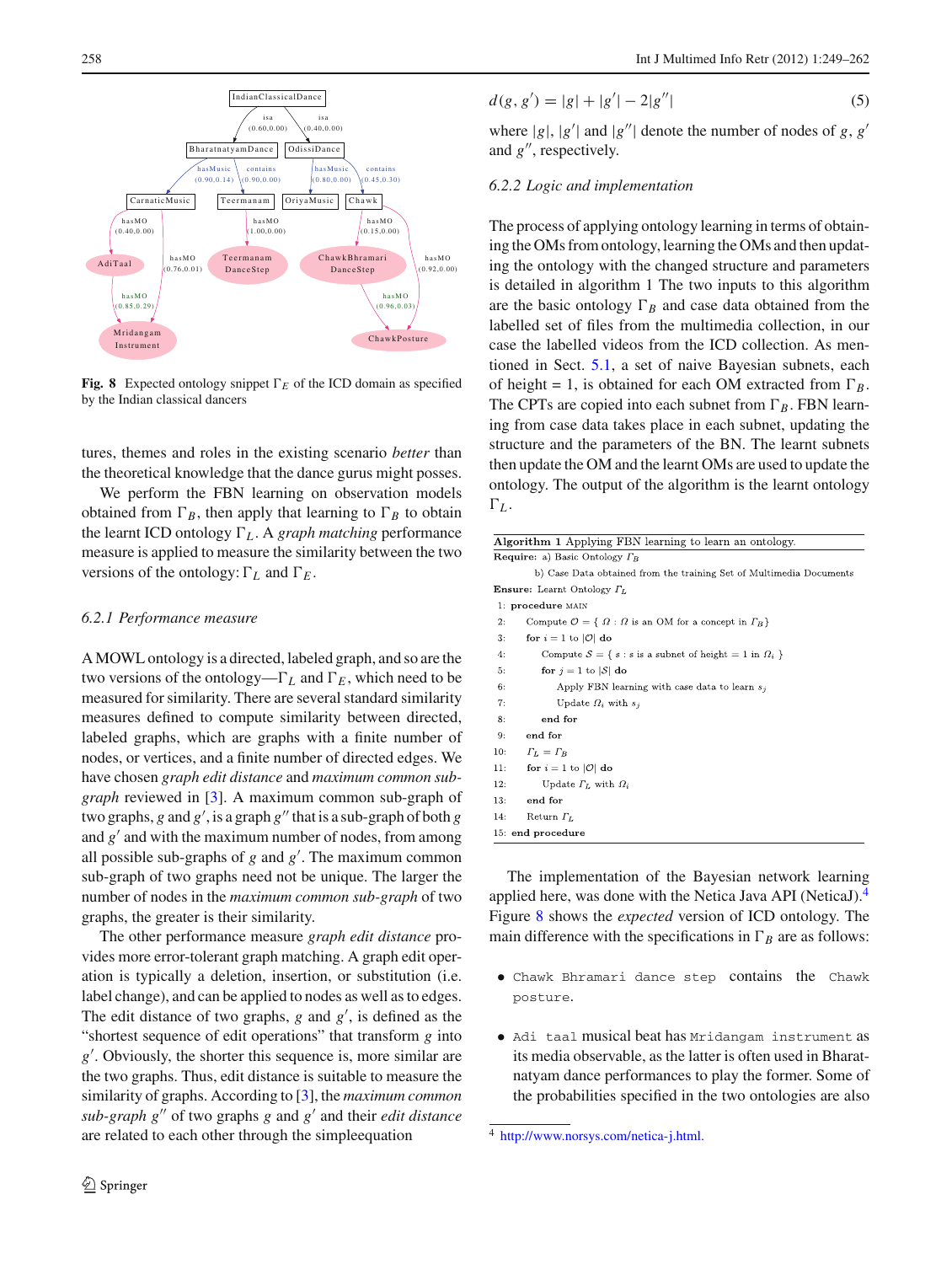

<span id="page-10-0"></span>**Fig. 9** Observation Model of concept OdissiDance from  $\Gamma_B$ , split into its subnets for FBN learning

different, but we are not looking at parametric similarity here.

Similar to the learning of BharatnatyamDance subnet in Sect. [5.2,](#page-6-2) here we show the splitting of the OM for OdissiDance, its FBN learning and updation in Figs. [9](#page-10-0) and [10.](#page-10-1) Figure [11](#page-11-0) shows the learnt ICD ontology  $\Gamma_L$  which is constructed after the updated OMs of concepts *Bharatnatyam* and *odissidance* have been used to update the basic ontology  $\Gamma_B$ .

Applying the graph similarity performance measures, we first find the *maximum common subgraph*  $\Gamma_C$  of the two graphs  $\Gamma_E$  and  $\Gamma_L$ . Then *graph edit distance* between the two graphs is computed as follows:

$$
d(\Gamma_E, \Gamma_L) = |\Gamma_E| + |\Gamma_L| - 2|\Gamma_C| \tag{6}
$$

where  $|\Gamma_E|$ ,  $|\Gamma_L|$  and  $|\Gamma_C|$  denote the number of nodes of  $\Gamma_E$ ,  $\Gamma_L$  and  $\Gamma_C$ , respectively. As we can see here the  $d(\Gamma_E, \Gamma_L) = 2$  for the ICD example snippet ontology shown here. Out of the approximately 500 concepts in the ICD ontology, there are around 182 concepts which are at a suitably high abstract level where their observation models can be

tuned with the FBN learning algorithm. We experimented with 75 observation models, with number of nodes in the OMs ranging from 6 to 10 and the number of edges ranging from 5 to 10. We obtained an average performance of *graph edit distance* = 2.4 between the learnt and expected versions.

# 6.3 Parametric learning of ICD ontology and concept-recognition

FBN learning from case data leads to change in the structure and parameters of the Bayesian network representing the OM extracted from the ontology. After all the OMs have been learnt, they are used to update the structure of the ontology and also change the joint probabilities encoded in the ontology according to the new parameters learnt in the OMs. The ontology learnt in this manner is dynamic, as it can be refined and fine-tuned automatically with additions to the video database. The newly learnt ontology can then be applied afresh to recognize concepts in the video database. If the learning is good, then the concept-detection and subsequent annotation generation should show improved results with the finetuned ontology. We discuss a small example from the ICD domain to demonstrate how concept-detection improves with the domain ontology changed after applying FBN learning.

# *6.3.1 Concept-recognition using MOWL reasoning*

Once an OM for a semantic concept is generated from a MOWL ontology, the presence of expected media patterns can be detected in a digital multimedia artefact using appropriate media detector tools. Such *observations*lead to instantiation of some of the media nodes in the OM, which in turn, result in belief propagation in the Bayesian network. The posterior probability of the concept node as a result of such belief propagation, represents the degree of belief in the presence of the semantic concept in the multimedia artefact.

For e.g., in Fig. [12,](#page-11-1) the BN corresponding to the OM of concept Mangalacharan is shown after some media patterns have been detected in an Odissi dance video and corresponding media nodes have been instantiated. The links between



<span id="page-10-1"></span>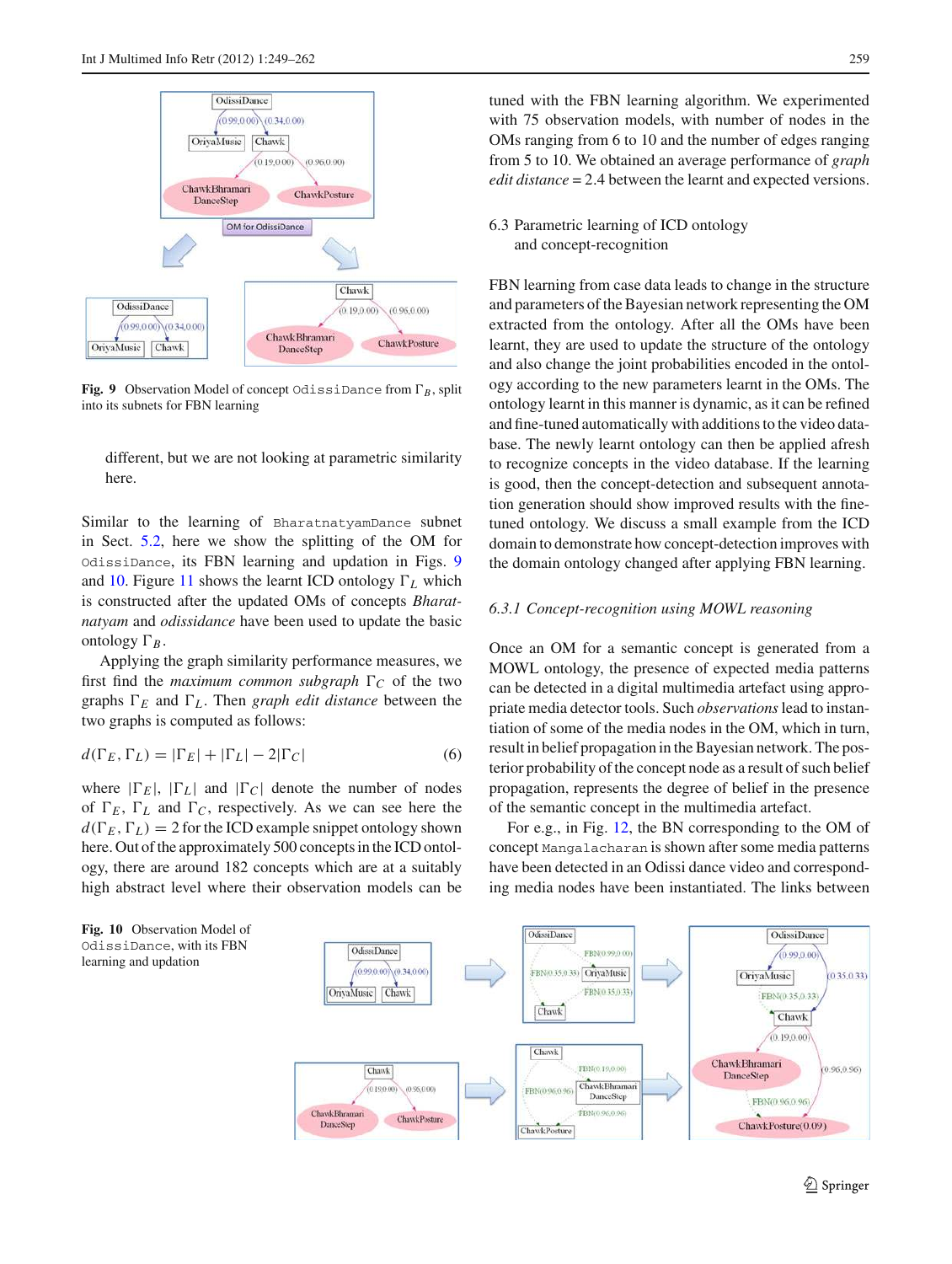

<span id="page-11-0"></span>**Fig. 11** Learnt ontology  $\Gamma_L$  of the ICD domain with its structure and parameters changed due to FBN learning from case data

concept nodes, between media nodes and between a concept and a media node denote causal relations as well as uncertainty specifications that have been learnt from data. Bracketed value with the name of each node denotes its posterior probability after media nodes have been instantiated and belief propagation has taken place in the BN. In this video, the media patterns detected with the help of conceptdetectors are ChawkPosture and PranamPosture, shown as dark pink ellipses.

#### *6.3.2 Concept-recognition after parametric learning*

Figure [13](#page-11-2) shows the OM of the ICD concept Mangalacharan after **FBN** learning has been applied to it. The OM is constructed from the ICD ontology refined with FBN learning, so the probability values shown correspond to real-world data. After applying FBN learning, some new relations (shown with *green* links and labelled *FBN*) were added, based on statistical evidence in case data.

Let the media patterns detected in the test *Odissi dance* video be ChawkPosture and PranamPosture. The corresponding media nodes are instantiated in the Mangalacharan OM generated from the FBN learnt ICD ontology. As in the earlier case, Chawk and Pranam are the low-level concepts which are recognized due to presence of these media patterns in data. Due to an FBN link between PranamPosture and PranamDanceStep, the latter node is also instantiated, thus leading to higher belief in the presence of concept BhumiPranam in the video. Higher level concept nodes



<span id="page-11-1"></span>**Fig. 12** Concept-recognition in the *Mangalacharan* OM generated from the basic ontology  $\Gamma_B$ 



<span id="page-11-2"></span>**Fig. 13** Bayesian network corresponding to the observation model of the concept *Mangalacharan* after FBN Learning has caused the structure and parameters to be updated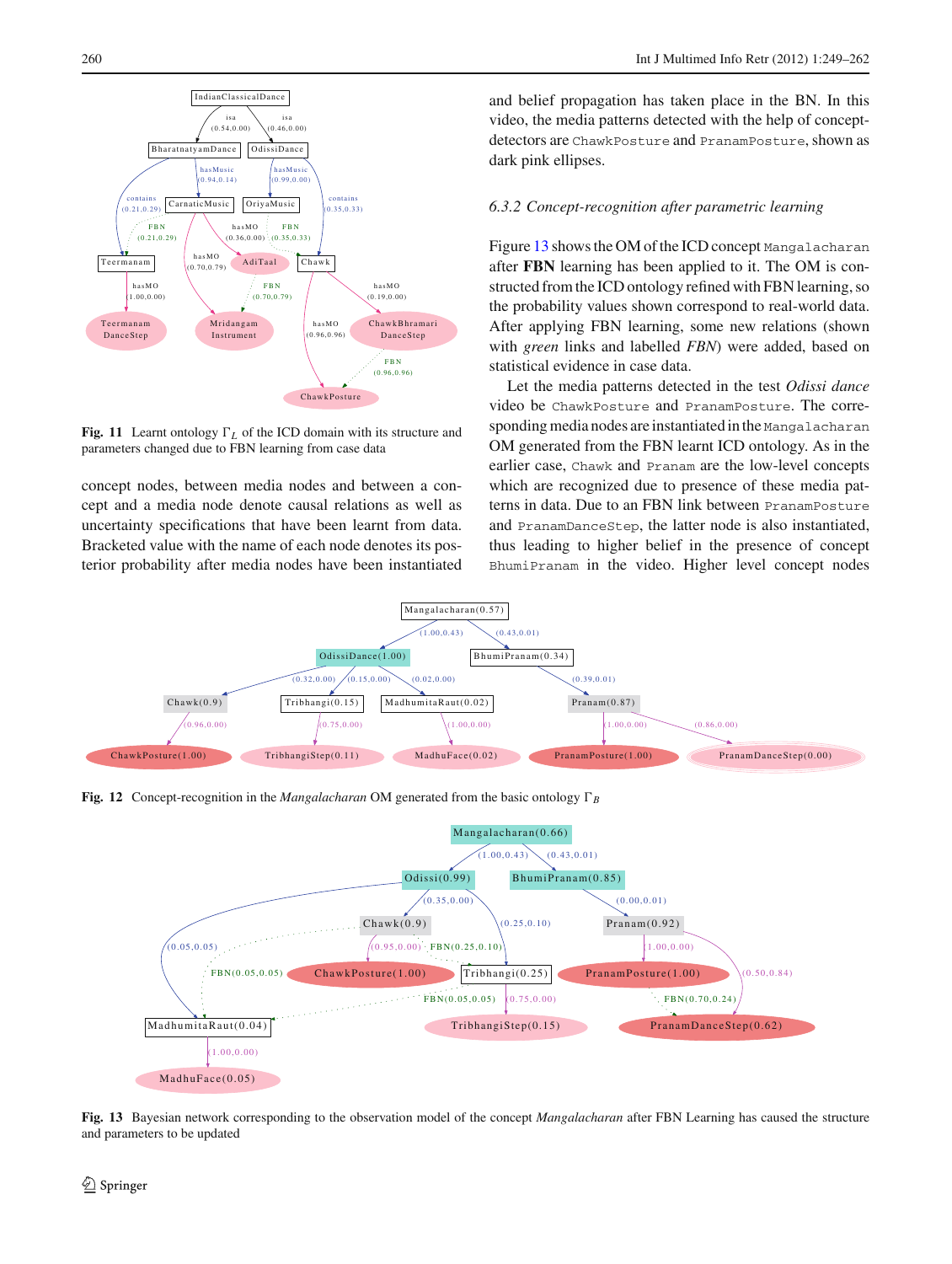

<span id="page-12-0"></span>**Fig. 14** Architecture of annotation generation framework

(in cyan color) are recognized to be present due to belief propagation in the BN. Chawk pattern causes Odissi Dance to be recognized. Presence of Pranam and BhumiPranam lead to recognition of Mangalacharan concept which is further confirmed by recognition of Odissi Dance concept in the video. This concept-recognition is confirmed by the labels that the domain experts had provided for the test *Odissi dance* video. Thus FBN learning has led to an improvement in concept-recognition as in the basic ontology, only one abstract concept *Odissi Dance* was recognized in the video.

#### *6.3.3 Semantic annotation generation*

An important contribution of our ontology learning is the attachment of conceptual annotation tomultimedia data

belonging to a domain, thus preserving its background knowledge and enhancing the usability of this data through digital access. Figure [14](#page-12-0) shows the architecture of our Annotation Generation framework. It consists of 5 functional components. The basis of this whole framework is the MOWL ontology created from domain knowledge, enriched with multimedia data and then refined with learning from annotated examples of the domain. The most important component of this process is the *Concept-Recognizer*. The task of this module is to recognize the high-level semantic concepts in multimedia data with the help of low-level media-based features. OMs for the high-level concepts selected by the curator of the collection, are generated from the MOWL ontology by the *MOWL Parser* and given as input to this module. Low-level media features (SIFT features, Spatiotemporal interest points, MFCC features, etc.) are extracted from the digital artefacts which can be in different formats (image, audio, video), and provided to the **Concept Recognizer** by *Media Feature Extractor*. *Media Pattern Classifiers*, trained by feature vectors extracted from the training set of multimedia data, help detect the media patterns (objects, shapes, postures, actions, music, etc.) in the digital artefacts. Some of these classifiers are detailed in our work [\[13\]](#page-13-23). In initial stages of building the ontology, data are labelled with the help of **manual annotations**, provided by the domain experts in XML format.

To recognize concepts in a new video of ICD, evidence is gathered at the leaf nodes, as different media features are recognized or classified in the video by the media classifiers. If evidence at a node is above a threshold, the media feature node is instantiated. These instantiations result in belief propagation in the Bayesian network, and posterior probability at

<span id="page-12-1"></span>**Table 1** Table to show high-level annotation results using basic and FBN learnt ontology

| Concept             | <b>Basic</b> |                |       |           |        | <b>FBN</b>     |                |                |           |        |
|---------------------|--------------|----------------|-------|-----------|--------|----------------|----------------|----------------|-----------|--------|
|                     | Correct      | <b>Miss</b>    | False | Precision | Recall | Correct        | <b>Miss</b>    | False          | Precision | Recall |
| Pranam              | 43           | 10             | 23    | 0.65      | 0.81   | 55             | 8              | 13             | 0.80      | 0.87   |
| Krishna Role        | 53           | 35             | 10    | 0.84      | 0.60   | 73             | 10             | 15             | 0.83      | 0.88   |
| Mangalacharan Dance | 23           | 36             | 13    | 0.64      | 0.39   | 53             | 14             | 5              | 0.91      | 0.79   |
| Yashoda Role        | 7            | $\mathfrak{2}$ | 1     | 0.87      | 0.77   | 5              | 3              | $\mathfrak{2}$ | 0.71      | 0.63   |
| Carnatic Music      | 92           | 10             | 3     | 0.97      | 0.90   | 97             | 5              | 3              | 0.97      | 0.95   |
| <b>Battu Dance</b>  | 15           | 3              | 12    | 0.55      | 0.83   | 22             | 4              | 4              | 0.85      | 0.85   |
| Adi Taal            | 52           | 12             | 20    | 0.72      | 0.81   | 54             | 18             | 12             | 0.82      | 0.75   |
| Vanshika Chawla     | 22           | 5              | 3     | 0.88      | 0.81   | 27             | $\overline{c}$ | 1              | 0.96      | 0.93   |
| Madhumita Raut      | 11           | 10             | 12    | 0.48      | 0.52   | 22             | 2              | 9              | 0.71      | 0.92   |
| Naughty Krishna     | 6            | 3              | 5     | 0.54      | 0.67   | 5              | $\overline{4}$ | 5              | 0.50      | 0.55   |
| Group Dance         | 12           | 13             | 9     | 0.57      | 0.48   | 27             | 3              | 4              | 0.87      | 0.90   |
| Solo Dance          | 26           | 13             | 18    | 0.59      | 0.66   | 41             | 8              | 8              | 0.84      | 0.84   |
| Krishna Sakhi Theme | 1            | $\mathfrak{2}$ | 3     | 0.25      | 0.33   | $\mathfrak{2}$ |                | 3              | 0.40      | 0.67   |
| Mahabharat Theme    | 7            | 15             | 3     | 0.70      | 0.32   | 15             | 3              | 7              | 0.68      | 0.83   |